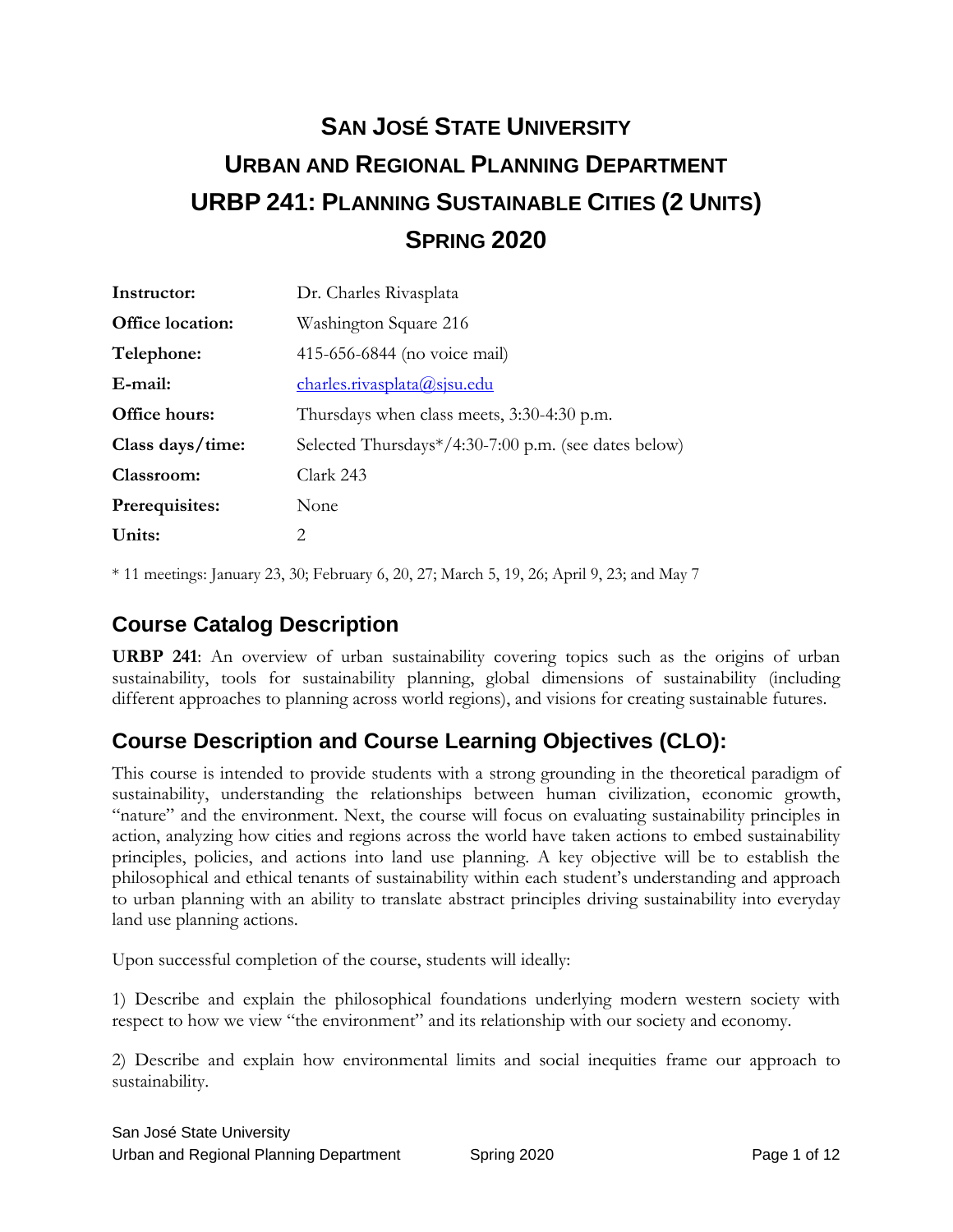3) Describe and explain the core tenants of sustainability in a concise manner, interweaving the three "E"'s that guide sustainability –environment, economy, and equity.

4) Describe and explain the modern origins of land use planning and how the regulatory approach of addressing the externalities of land development can serve to implement sustainability objectives.

5) Apply and critique sustainability planning tools such as sustainability indicators, ecological footprint analysis, and green building certification.

6) Identify subject areas related to urban sustainability such as land use, urban design, transportation, environmental planning, resource use, environmental justice, local economic development, and architecture and building construction practices, and explain how these individual topics fit together.

7) Describe and explain natural resource and pollution control factors in planning, as well as how to create sustainable futures.

8) Describe and explain urban sustainable development practices used in cities and regions across the world, including those in Europe, Asia, and South America.

9) Describe and explain interactions, flows of persons and goods, cultures, and differing approaches to urban sustainability planning across world regions.

10) Describe and explain how to effectively communicate sustainability principles to the public and elected officials to inspire action.

### **Planning Accreditation Board (PAB) Knowledge Components**

This course covers the following five PAB Knowledge Components:

1d) Human Settlements and History of Planning: understanding of the growth and development of places over time and across space.

1e) The Future: understanding of the relationships between past, present, and future in planning domains, as well as the potential for methods of design, analysis, and intervention to influence the future.

1f) Global Dimensions of Planning: appreciation of interactions, flows of people and materials, cultures, and differing approaches to planning across world regions.

3c) Sustainability and Environmental Quality: appreciation of natural resource and pollution control factors in planning and understanding of how to create sustainable futures.

A complete list of the Planning Accreditation Board Knowledge Components can be found at the following link: [http://www.sjsu.edu/urbanplanning/courses/pabknowledge.html.](http://www.sjsu.edu/urbanplanning/courses/pabknowledge.html)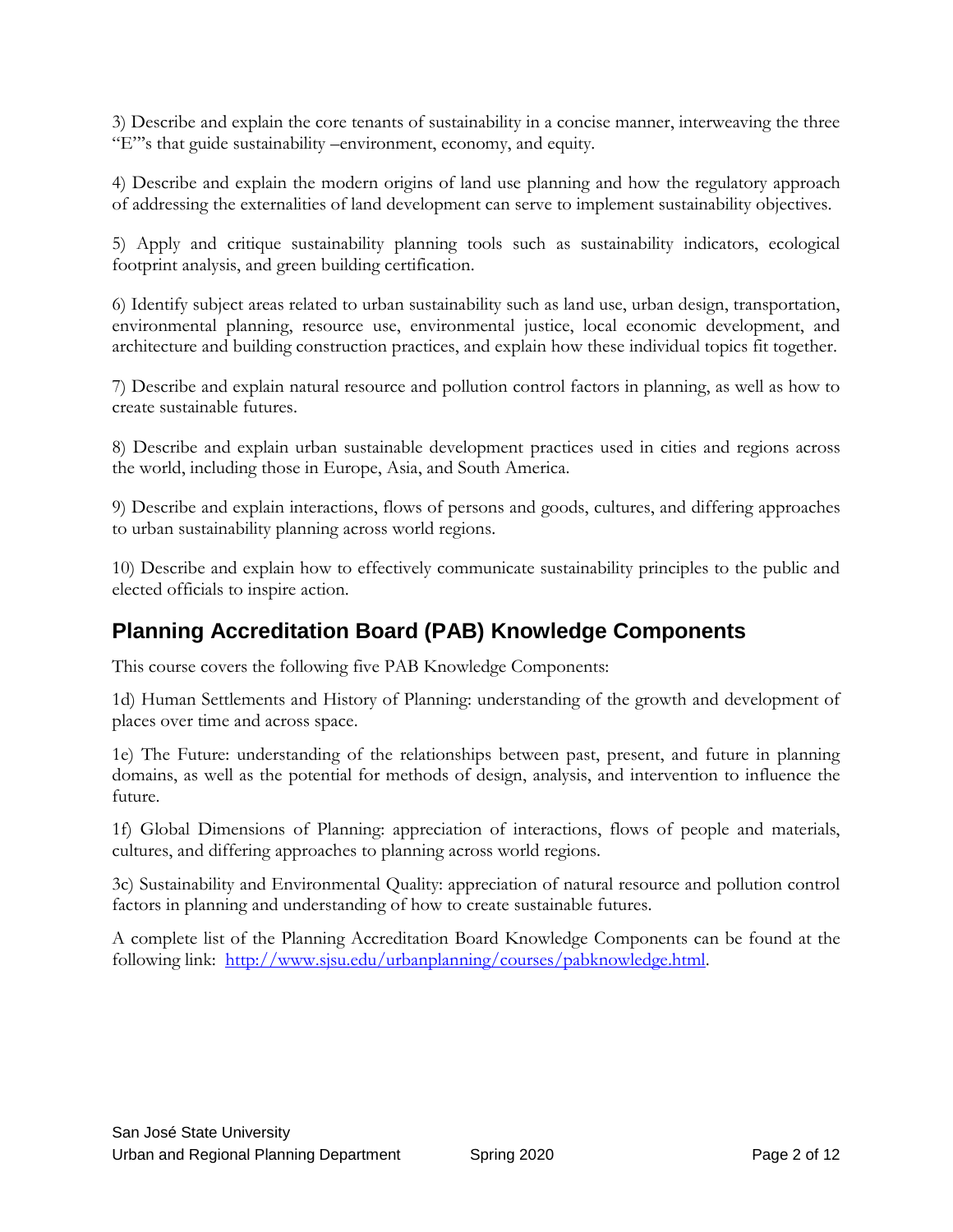#### **Required Course Texts**

As indicated in the Course Schedule at the end of this syllabus, all course readings are either available online or are on Canvas and TED Talks are available online. Please consult the Schedule.

### **Course Assignments and Grading Policy**

Your grade for the course will be based on the following assignments and other class activities:

| <b>Assignments and Graded Activities</b>                          | Due<br>Date(s) | Percent of<br>Course<br>Grade | <b>Course Learning</b><br><b>Objectives</b><br>Covered |
|-------------------------------------------------------------------|----------------|-------------------------------|--------------------------------------------------------|
| Reading Memos (5)                                                 | Ongoing        | 15                            | All                                                    |
| Class Participation                                               | Ongoing        | 10                            | All                                                    |
| Assignment 1                                                      | Feb. 20        | 15                            | 1d, 1f, 3c                                             |
| Assignment 2                                                      | Mar. 19        | 20                            | 1e, 1f, 3c                                             |
| Assignment 3                                                      | Apr. 23        | 20                            | All                                                    |
| Final Term Paper (10 pp.)/Discussion on an<br>aspect of the paper | May 7          | 20                            | All                                                    |

This class only meets eleven times during the semester. As such, each student should make every effort to be in class on a regular basis. If you are sick or have an unavoidable conflict, please notify me in advance by email. All students in the class will be expected to have read the required readings before the start of each class and be ready to discuss the key questions and issues raised. Class discussion is an important component of URBP 241 and thus, reading and participation in class constitute a significant component of the course grade.

Success in this course is based on the expectation that for each unit of credit, students will spend a minimum of 45 hours per semester (normally, three hours per unit per week with one of the hours used for lecture) in class, or preparing/studying course-related activities.

#### **Sustainability in Action – Three Part Evaluation**

One of your principal class assignments will be a three-part evaluation of sustainability principals in action through the lens of a selected community to study. In these three assignments, described below and on the next page, you will evaluate the principals of sustainability planning by examining:

(a) the characteristics of the community with respect to resource needs (energy, water, food), their ecological footprint, socio-economic characteristics;

(b) current planning documents adopted by the municipality (or other governing agencies) address long term sustainability in the community with respect to resource needs, environmental constraints, and socio-economic characteristics, and

(c) measures that you would prescribe so that the community is sustainable and resilient.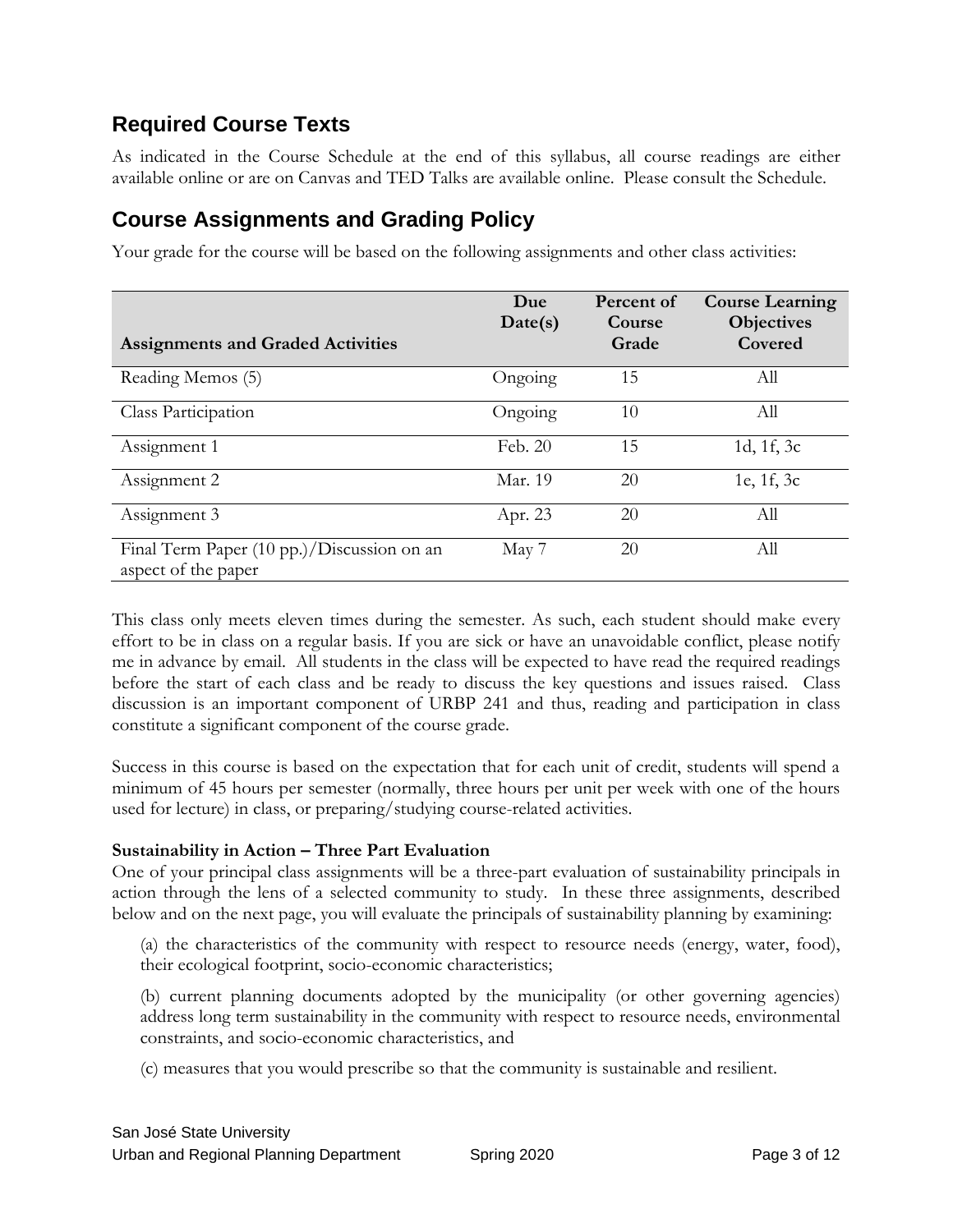The course workload will primarily be based on the following activities:

#### **Reading Memos/Class Participation**

Students will submit a one-page summary/reaction memo for one of the assigned readings by 12:00 noon on the following class dates: January 30, February 20, March 5, March 26 and April 9. Maximum of 15 points (up to 3 points per memo)

#### **Class Participation**

Students will be expected to actively contribute to class discussions throughout the semester, and will assist in leading a class discussion in one of the scheduled classes held during the semester. Maximum of 10 points.

#### **Assignment 1: Community Summary (Student Assignment – 4 pp. max.)**

This assignment, due February 20 at 4:30 p.m., will identify a community for evaluation – one encapsulated by one government jurisdiction (County, City) that has specific geographic boundaries and community characteristics. It will summarize (a) the characteristics of the community (size, demographics, economic activity) (b) its resource needs and where they come from (power, water, food, materials), and (c) an initial evaluation of the community's environmental "footprint" and socioeconomic characteristics. Maximum of 15 points.

#### **Assignment 2: Planning and Gap Analysis (Student Assignment –4 pp. max.)**

This assignment, due March 19 at 4:30 p.m., will provide a summary of the community's planning documents (General Plan, Zoning, Sustainability Plans, and Climate Action Plans) and evaluate how the community addresses long-term sustainability needs. Specifically, as part of a gap analysis, it will evaluate if these planning documents address the resource needs and any socioeconomic issues identified in the first assignment. Maximum of 20 points.

#### **Assignment 3: Sustainability Policy / Proposal (Group Paper & Presentation)**

In groups, based on the research and background information acquired from the first two assignments – for one community, you will draft a proposal for a program, policy or tool that you will advocate be adopted by the community to address sustainability needs (due April 23 at 4:30 p.m.). Each group member will be expected to cover a specific area of work. This assignment will include both a report containing research and recommendations, and a 15-minute group presentation on April 23. Maximum of 20 points per student.

 **Term Paper Project** will cover a sustainability theme or issue. The student will be expected to submit a medium-length (10-page, double-spaced) term paper on May 7 at 4:30 p.m. and to provide an informal, 5-minute presentation on a major aspect. A grading rubric for the Final Paper will be provided in February. Comparative studies of up to two cases are welcomed, as are papers focused on a single issue. Focus the paper on a topic and make sure that there is adequate material on it. Ideally, your paper will feature an introduction (purpose/objectives); a brief (half-page to one-page) literature search; description of current policy frameworks; a synthesis of the findings in light of urban policies and/or best practices; and a conclusion and/or set of recommendations. Maximum of 20 points.

Here are possible subject areas for term paper projects:

- 1. Sustainable Urban Infrastructure
- 2. Sustainable Campus Planning.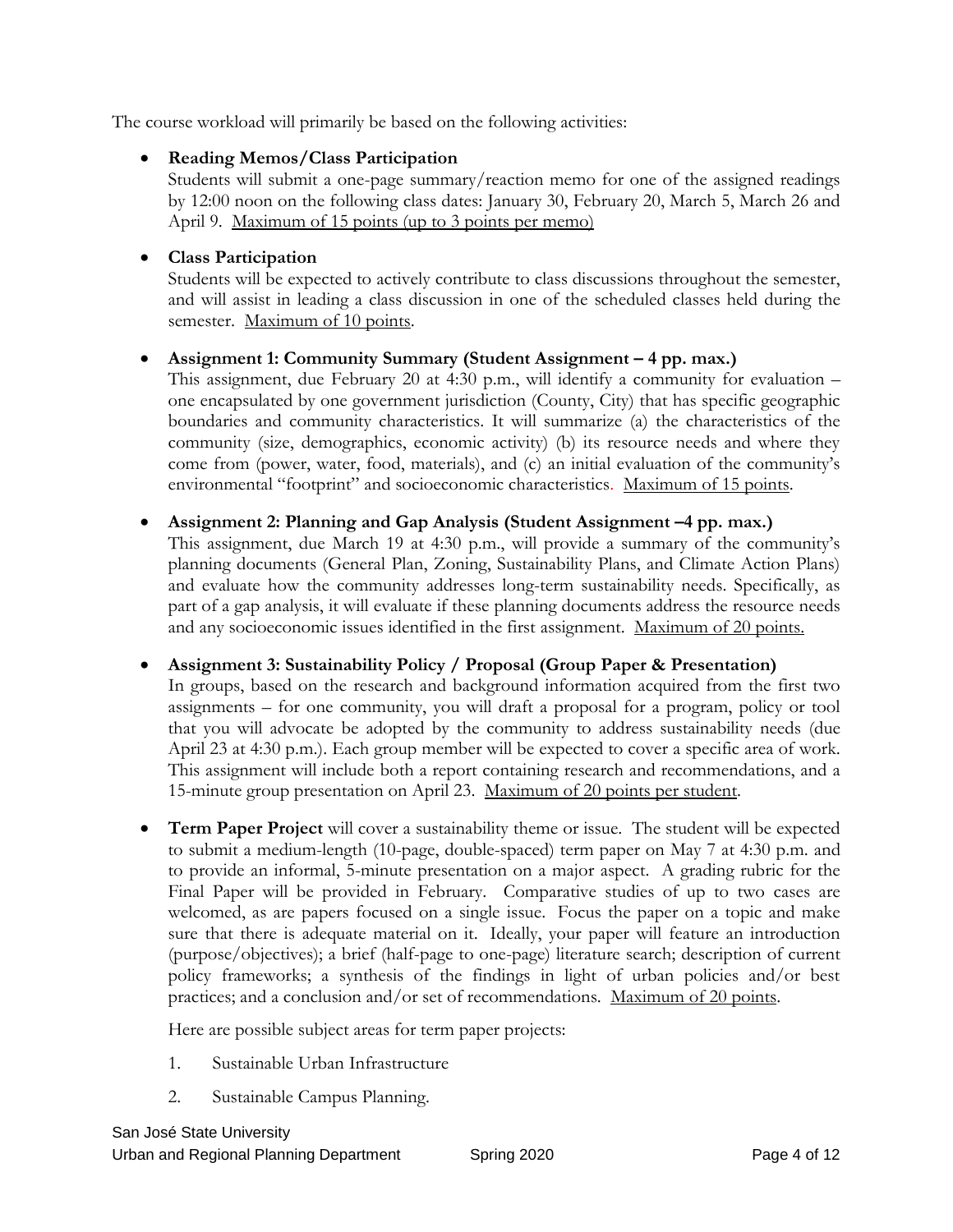- 3. Transport, Land Use and Climate Change (e.g., SB 375)
- 4. Recent Legislation Supporting Sustainable Cities
- 5. Developing and Implementing Sustainable Targets
- 6. Designing Sustainable Housing
- 7. Sustainability and Urban Form
- 8. Sustainable Public Transport Systems
- 9. Sustainability and the General Plan
- 10. Other Subject Areas by Mutual Agreement.

#### **Calculation of Final Course Letter Grade**

As indicated in the table above, the final course grade incorporates five graded activities. The first two activities in the table are each worth 15 percent of the grade, the mid-term exam is worth 20 percent of the grade, and the final two activities in the table are each worth 25 percent of the grade.

The following grading scheme will be used to translate each student's total numeric score into a final grade for the course:

A+ (97 to 100); A (93 to 97); A- (90 to 93); B+ (87 to 90); B (83 to 87); B- (80 to 83); C+ (77 to 80); C (73 to 77); C- (70 to 73); D+ (67 to 70); D (63 to 67); D- (60 to 63); F (below 60).

#### **Other Grading and Assignment Issues**

All classwork received late will be marked down accordingly.

Reading Memos (5): If received within the first 24 hours after the scheduled 12:00 noon deadline, they will be marked down 0.2 point (from a total of one point per memo). Thereafter, it will be marked down according to the following schedule:

1-4 days late: 0.5 point

4-7 days late: 1.0 point

Over 7 days: no credit given

Assignments 1, 2 and 3: If received within 24 hours of the 4:30 P.M. deadline, it will be marked down 2 points. Thereafter, it will be marked down according to the following schedule:

1-4 days late: 4 points

Over 4 days: 6 points

Final Paper: If received within 24 hours of the 4:30 p.m. deadline on May 7, it will be marked down 3 points. Thereafter, it will be marked down according to the following schedule:

1-4 days late: 5 points

4-7 days late: 10 points

7-10 days late: 12 points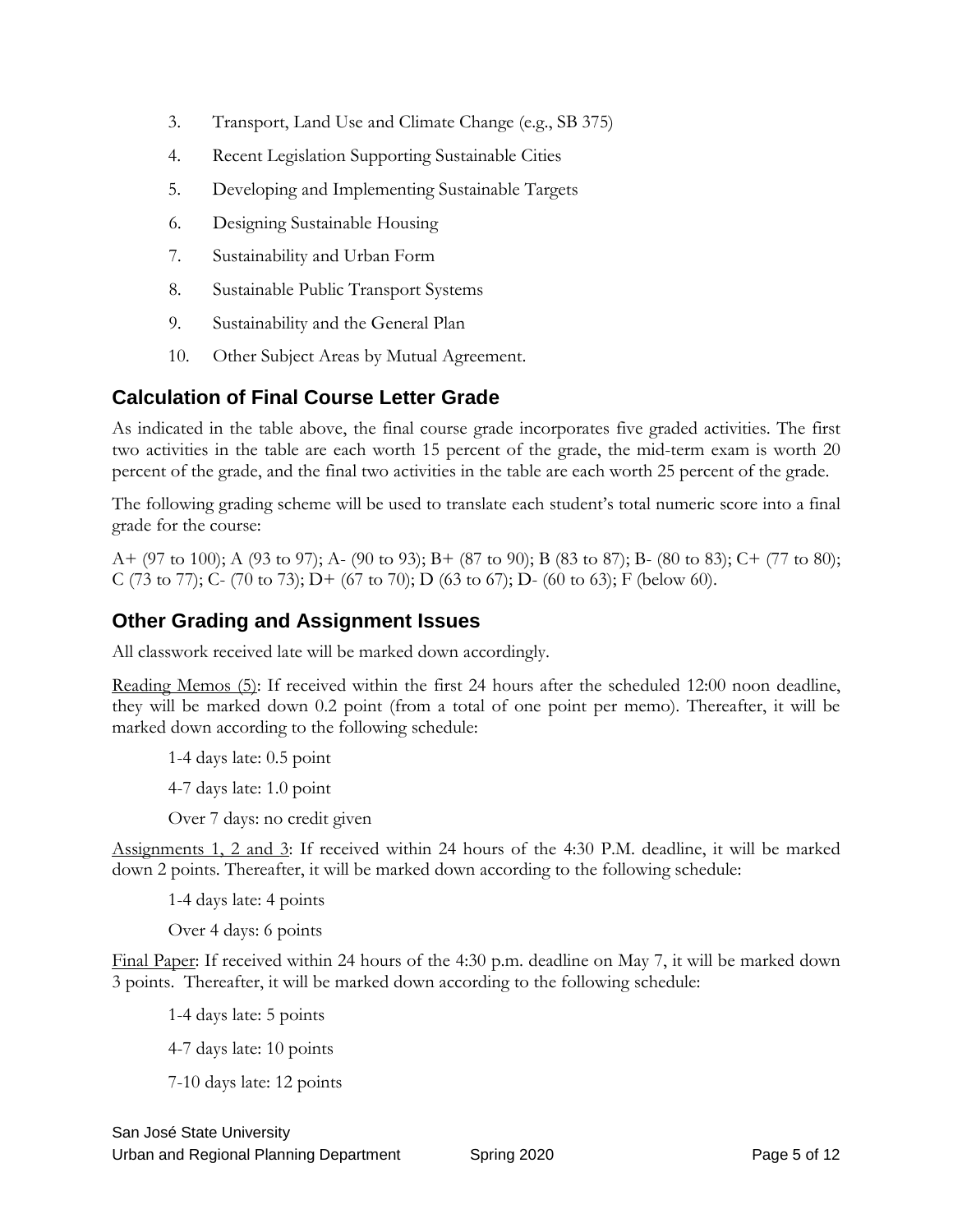# **Classroom Protocol**

Students are expected to arrive on time to class, be courteous to other students and the instructors and refrain from using a cell phone, texting and the internet in class, except as permitted by the instructors. If you need to be absent, please notify both instructors at your earliest convenience. We recognize that illness, personal emergencies and other legitimate conflicts may occur, however please remember that each class meeting represents a substantial fraction of the total course. Be sure to check with the instructors regarding any materials or information given out at the session you were absent from, and if possible, obtain class notes from a classmate.

# **University Policies**

Per University Policy S16-9, university-wide policy information relevant to all courses, such as academic integrity, accommodations, etc. will be available on Office of Graduate and Undergraduate Programs' Syllabus Information web page at http://www.sjsu.edu/gup/syllabusinfo/.

# **Academic Integrity Statement, Plagiarism, and Citing Sources Properly**

SJSU's Policy on Academic Integrity states: "Your commitment, as a student, to learning is evidenced by your enrollment at San Jose State University." The [University Academic Integrity](http://www.sjsu.edu/senate/docs/S07-2.pdf)  [Policy S07-2](http://www.sjsu.edu/senate/docs/S07-2.pdf) at<http://www.sjsu.edu/senate/docs/S07-2.pdf> requires you to be honest in all your academic course work. Faculty members are required to report all infractions to the office of Student Conduct and Ethical Development. The [Student Conduct and Ethical Development](http://www.sjsu.edu/studentconduct/)  [website](http://www.sjsu.edu/studentconduct/) is available at [http://www.sjsu.edu/studentconduct/.](http://www.sjsu.edu/studentconduct/)

Plagiarism is the use of someone else's language, images, data, or ideas without proper attribution. It is a very serious offense both in the university and in your professional work. In essence, plagiarism is both theft and lying: you have stolen someone else's ideas, and then lied by implying that they are your own.

> **Plagiarism will lead to grade penalties and a record filed with the Office of Student Conduct and Ethical Development. In severe cases, students may also fail the course or even be expelled from the university.**

> **If you are unsure what constitutes plagiarism, it is your responsibility to make sure you clarify the issues before you hand in draft or final work.**

Learning when to cite a source (and when not to) is an art, not a science. However, here are some common examples of plagiarism that you should be careful to avoid:

- Using a sentence (or even a part of a sentence) that someone else wrote without identifying the language as a quote by putting the text in quote marks and referencing the source.
- Paraphrasing somebody else's theory or idea without referencing the source.
- Using a picture or table from a webpage or book without reference the source.
- Using data some other person or organization has collected without referencing the source.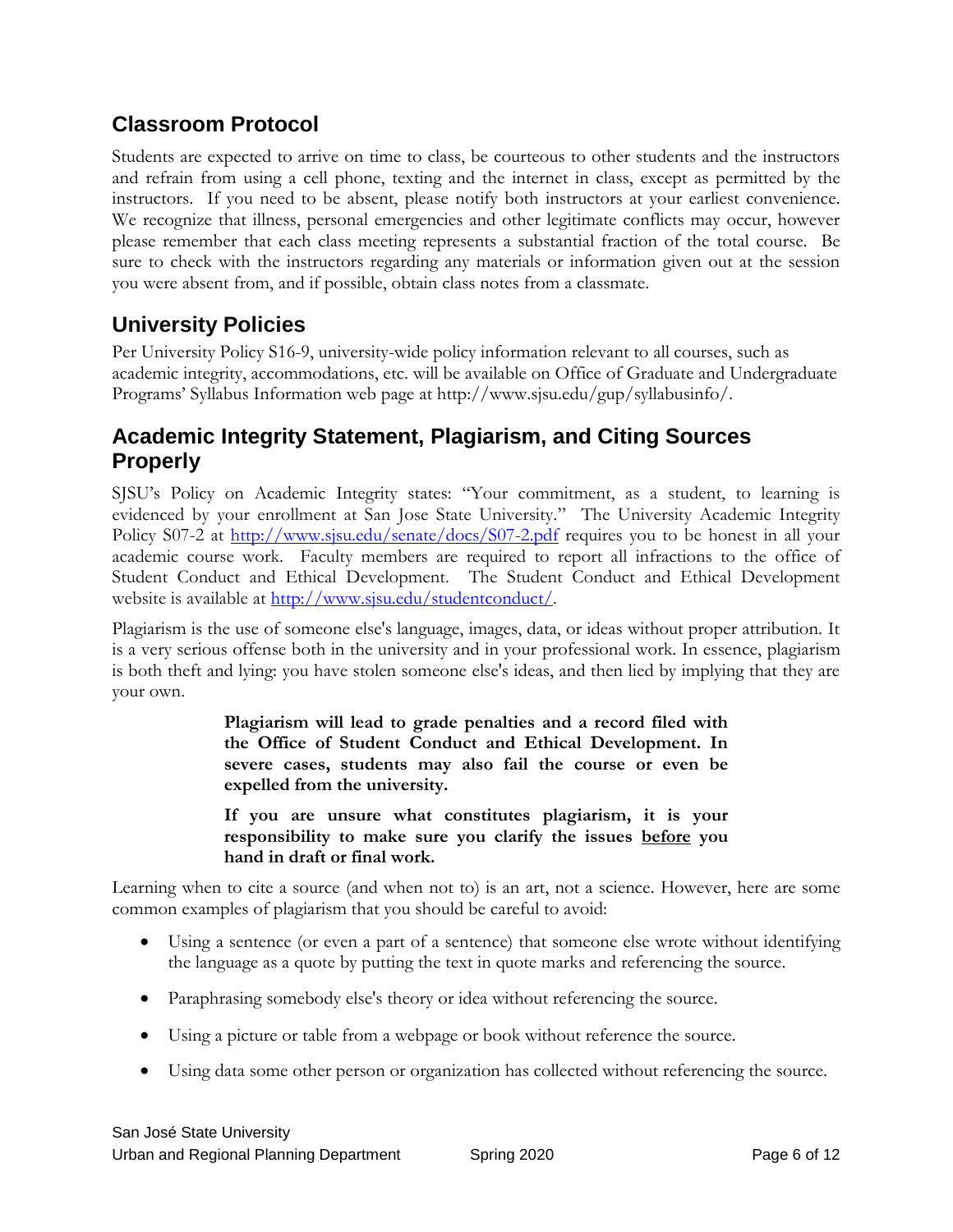The University of Indiana has developed a very helpful website with concrete examples about proper paraphrasing and quotation. In particular, review the following pages:

- Overview of plagiarism at [www.indiana.edu/~istd/overview.html](http://www.indiana.edu/~istd/overview.html)
- Examples of plagiarism at www.indiana.edu/ $\sim$ istd/examples.html
- Plagiarism quiz at [www.indiana.edu/~istd/test.html](http://www.indiana.edu/~istd/test.html)

If you still have questions, feel free to talk to the instructors personally. There is nothing wrong with asking for help, whereas even unintentional plagiarism is a serious offense.

#### **Citation style**

It is important to properly cite any references you use in your assignments. The Department of Urban and Regional Planning uses Kate Turabian's *A Manual for Writers of Research Papers, Theses, and Dissertations*, Eighth Edition (University of Chicago Press, 2013, ISBN: 978-0226816388). Copies are available in the SJSU King Library. Additionally, the book is relatively inexpensive, and you may wish to purchase a copy. Please note that Turabian's book describes two systems for referencing materials: (1) "notes" (footnotes or endnotes), plus a corresponding bibliography, and (2) in-text parenthetical references, plus a corresponding reference list. In this class, students should use the second system, i.e., in-text parenthetical references.

#### **Accommodation for Disabilities**

If you need course adaptations or accommodations because of a disability, or if you need to make special arrangements in case the building is evacuated, please make an appointment with the instructors as soon as possible, or see us during office hours. Presidential Directive 97-03 requires that students with disabilities requesting accommodations register with the Accessible Education Center or AEC (formerly known as the Disability Resource Center or DRC) to establish a record of their disability.

You can find information about the services SJSU offers to accommodate students with disabilities at the AEC website at [www.aec.sjsu.edu.](http://www.aec.sjsu.edu/)

### **Accommodation to Students' Religious Holidays**

San José State University shall provide accommodation on any graded class work or activities for students wishing to observe religious holidays when such observances require students to be absent from class. It is the responsibility of the student to inform the instructor, in writing, about such holidays before the add deadline at the start of each semester. If such holidays occur before the add deadline, the student must notify the instructor, in writing, at least three days before the date that he/she will be absent. It is the responsibility of the instructor to make every reasonable effort to honor the student request without penalty, and of the student to make up the work missed. See [University Policy S14-7](http://www.sjsu.edu/senate/docs/S14-7.pdf) at [http://www.sjsu.edu/senate/docs/S14-7.pdf.](http://www.sjsu.edu/senate/docs/S14-7.pdf)

#### **Consent for Recording of Class and Public Sharing of Instructor Material**

Common courtesy and professional behavior dictate that you notify someone when you are recording him/her. You must obtain the instructor's permission to make audio or video recordings in this class. Such permission allows the recordings to be used for your private, study purposes only.

San José State University

Urban and Regional Planning Department Spring 2020 **Page 7 of 12**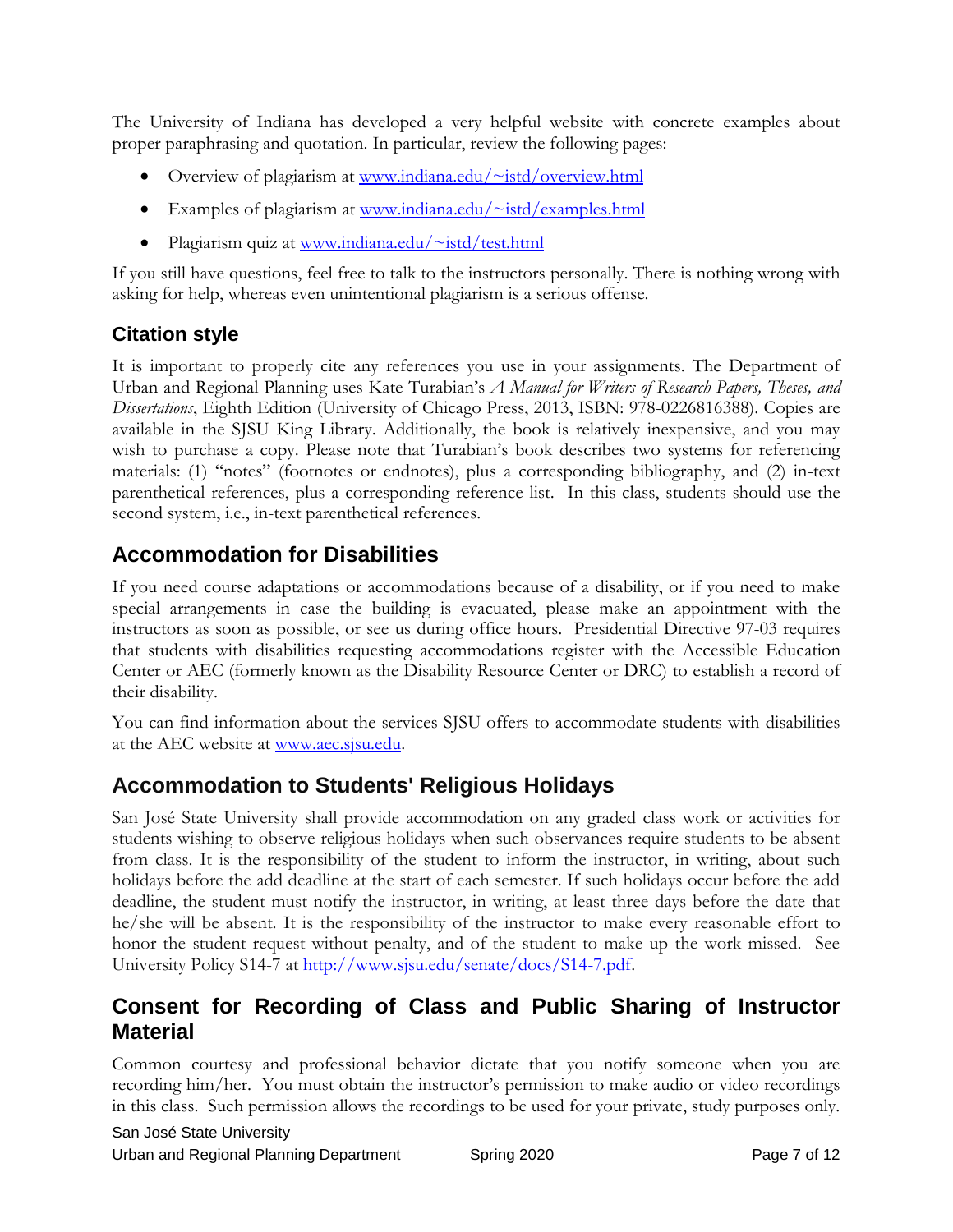The recordings are the intellectual property of the instructor; you have not been given any rights to reproduce or distribute the material.

# **Library Liaison**

The SJSU Library Liaison for the Urban and Regional Planning Department is Ms. Toby Matoush. If you have questions, you can contact her at: [toby.matoush@sjsu.edu](mailto:toby.matoush@sjsu.edu) or 408-808-2096.

# **SJSU Writing Center**

The SJSU Writing Center is in Room 126 of Clark Hall. It is staffed by professional instructors and upper-division or graduate-level writing specialists from each of the seven SJSU colleges. Our writing specialists have met a rigorous GPA requirement, and they are well trained to assist all students at all levels within all disciplines to become better writers. To make an appointment or refer to the numerous online resources offered through the Writing Center, visit the Writing Center website at <u>http://www.sjsu.edu/writingcenter</u>.

#### **SJSU Counseling and Psychological Services**

The SJSU Counseling and Psychological Services office is located on the corner of Seventh Street and San Fernando Street, in Room 201, Administration Building. Professional psychologists, social workers, and counselors are available to provide consultations on issues of student mental health, campus climate or psychological and academic issues on an individual, couple, or group basis. To schedule an appointment or learn more information, visit [Counseling and Psychological Services](http://www.sjsu.edu/counseling)  [website](http://www.sjsu.edu/counseling) at [http://www.sjsu.edu/counseling.](http://www.sjsu.edu/counseling)

### **Dropping and Adding**

Students are responsible for understanding the policies and procedures about add/drop, grade forgiveness, etc. Refer to the current semester's [Catalog Policies](http://info.sjsu.edu/static/catalog/policies.html) section at [http://info.sjsu.edu/static/catalog/policies.html.](http://info.sjsu.edu/static/catalog/policies.html) Add/drop deadlines can be found on the current academic year calendars document on the [Academic Calendars webpage](http://www.sjsu.edu/provost/services/academic_calendars/) at [http://www.sjsu.edu/provost/services/academic\\_calendars/.](http://www.sjsu.edu/provost/services/academic_calendars/) The [Late Drop Policy](http://www.sjsu.edu/aars/policies/latedrops/policy/) is available at [http://www.sjsu.edu/aars/policies/latedrops/policy/.](http://www.sjsu.edu/aars/policies/latedrops/policy/) Students should be aware of the current deadlines and penalties for dropping classes.

Information about the latest changes and news is available at the [Advising Hub](http://www.sjsu.edu/advising/) at [http://www.sjsu.edu/advising/.](http://www.sjsu.edu/advising/)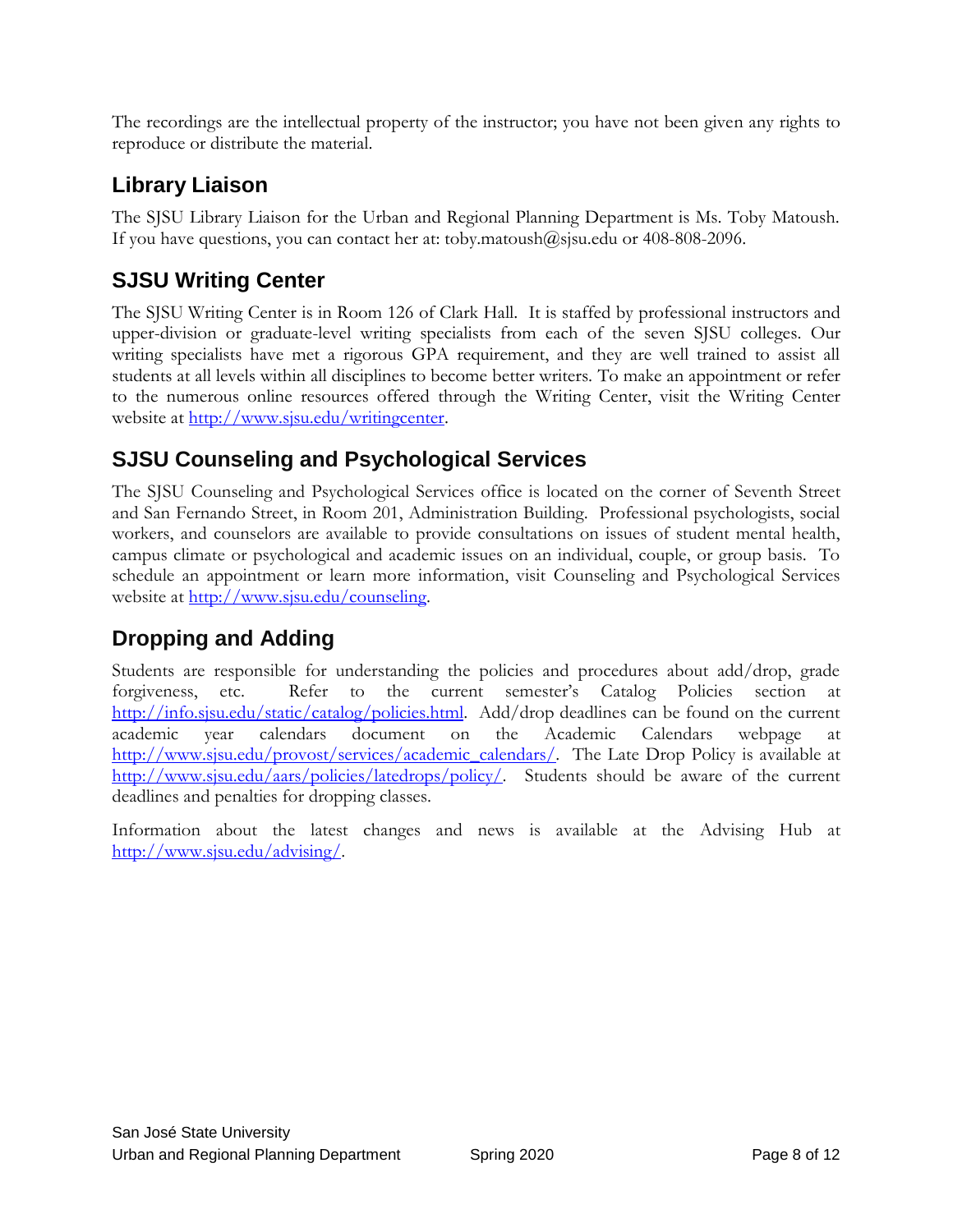#### **URBP 241 – PLANNING SUSTAINABLE CITIES SPRING 2020 COURSE SCHEDULE**

Special thanks to URBP Lecturer Rob Eastwood for identifying most of the class readings

| Date          | Topic                                                                                 | Reading                                                                                                                                                                                                                                                                                                                                                                                                                                                                                                                                                                                                                               | Memo/Paper Due                         |
|---------------|---------------------------------------------------------------------------------------|---------------------------------------------------------------------------------------------------------------------------------------------------------------------------------------------------------------------------------------------------------------------------------------------------------------------------------------------------------------------------------------------------------------------------------------------------------------------------------------------------------------------------------------------------------------------------------------------------------------------------------------|----------------------------------------|
| Jan. 23, 2020 | Introduction                                                                          | Syllabus; other handouts provided                                                                                                                                                                                                                                                                                                                                                                                                                                                                                                                                                                                                     | None                                   |
| Jan. 30, 2020 | Sustainability Theory                                                                 | 1) Wheeler, Stephen B. Planning for<br>Sustainability 2013. Chap. 1-3.<br>Found at:<br>http://ebookcentral.proquest.com.li<br>baccess.sjlibrary.org/lib/sjsu/detail.<br>action?docID=1221513<br>2) Wright, Diana and Meadows,<br>Donella H. Thinking in Systems: A<br>Primer, pp.106-141. 2008. Found at:<br>http://ebookcentral.proquest.com.li<br><u>baccess.sjlibrary.org/lib/sjsu/reader</u><br>$\cdot$ action?ppg=151&docID=430143&<br>tm=1503030341815<br>3) TED Talk: Steffen, Alex. "The<br>Route to Sustainable Future." 2005.<br>https://www.ted.com/talks/alex_st<br>effen sees a sustainable future?lan                   | Reading<br>Memo for<br>Jan. 30 reading |
| Feb. 6, 2020  | Our Economy,<br>Economic and<br>Population Growth, and<br><b>Environmental Limits</b> | <u>guage=en</u><br>1) Heinberg, Richard. The End of<br>Growth, Adapting to Our New Economic<br>Reality. 2011, Chapter 1. Found at:<br>http://ebookcentral.proquest.com.li<br><u>baccess.sjlibrary.org/lib/sjsu/detail.</u><br>$\arctan$ ?docID=714579<br>2) Meadows, Donella & Dennis,<br>Randers, Jorgen. The Limits to<br>Growth: the 30-Year Update. 2004.<br>(Summary/Synopsis). Found at:<br>http://donellameadows.org/archive<br>$s/a$ -synopsis-limits-to-growth-the-<br>30-year-update<br>3) TED Talk: Lerner, Jaime. "A<br>Song of the City." 2008.<br>https://www.ted.com/talks/jaime_1<br>erner sings of the city#t-921370 |                                        |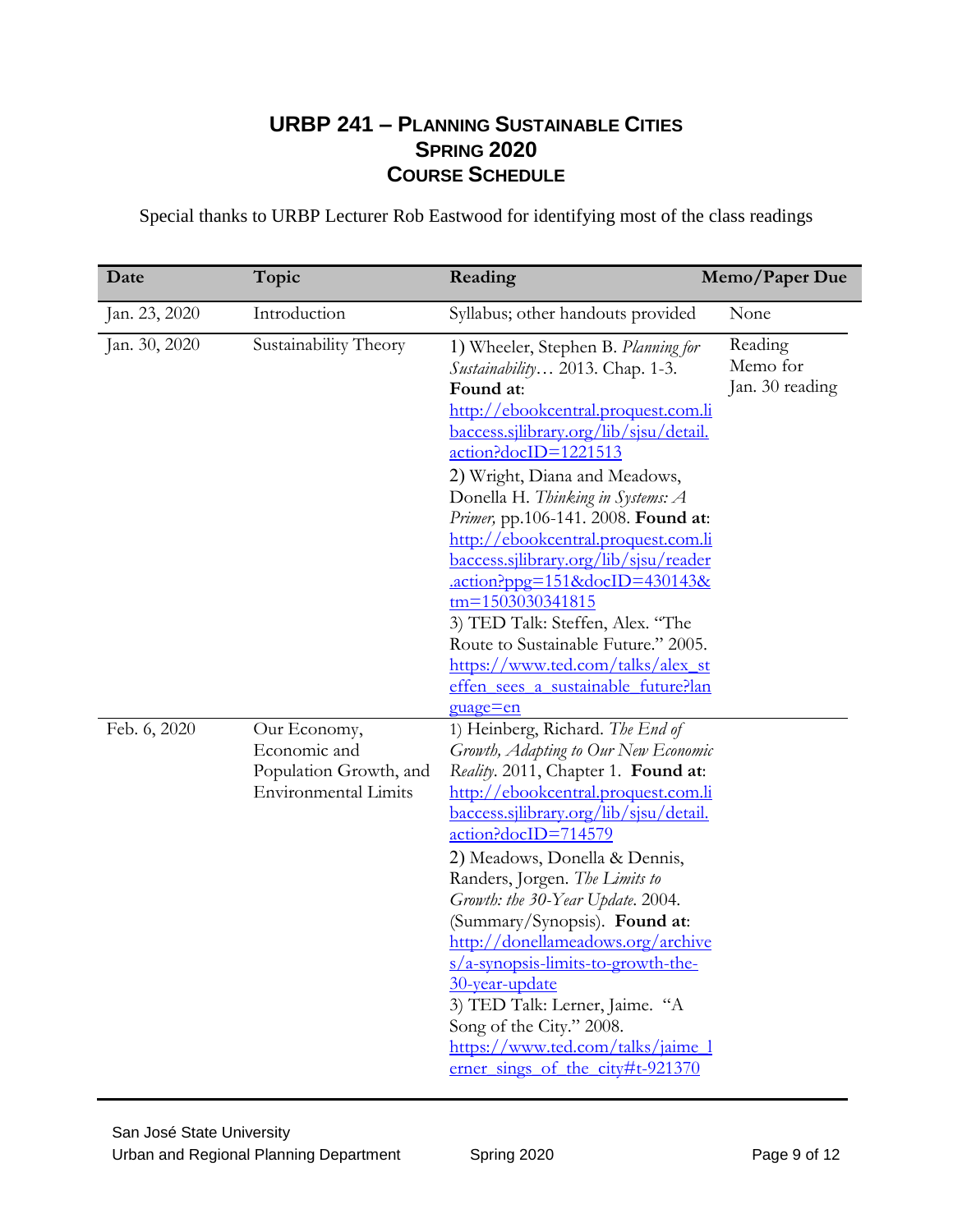| Feb. 20, 2020 | Current Environmental<br>Challenges                                      | 1) Heinberg, Richard. Chapter 3.<br>Found at:<br>http://ebookcentral.proquest.com.li<br><u>baccess.sjlibrary.org/lib/sjsu/detail.</u><br>action?docID=714579<br>2) Matthews, Susan. The End of the<br>Story (Review of The Inhabitable<br>Earth, by David Wallace-Wells).<br>Slate, February 2019. Available on<br>Canvas.<br>3) U.S. Global Change Research<br>Program. 2014 National Climate<br>Assessment Found at:<br>http://nca2014.globalchange.gov/                                                                                                | Reading<br>Memo for<br>Feb. 6 & 20<br>readings<br>Assignment 1<br>(by 4:30 p.m.) |
|---------------|--------------------------------------------------------------------------|-----------------------------------------------------------------------------------------------------------------------------------------------------------------------------------------------------------------------------------------------------------------------------------------------------------------------------------------------------------------------------------------------------------------------------------------------------------------------------------------------------------------------------------------------------------|----------------------------------------------------------------------------------|
| Feb. 27, 2020 | Socioeconomic<br>Challenges and a<br>Paradigm Shift to<br>Sustainability | 1) Heinberg, Richard. Chapter 6.<br>Found at:<br>http://ebookcentral.proquest.com.li<br>baccess.sjlibrary.org/lib/sjsu/detail.<br>action?docID=714579<br>2) Oxfam. The Economy for the $1\%$ .<br>2017. Found at:<br>https://www.oxfam.org/sites/www<br>.oxfam.org/files/file attachments/<br>bp-economy-for-99-percent-<br>160117-en.pdf<br>3) TED Talk: Rockström, Johan.<br>"Let the Environment Guide Our<br>Development. 2010<br>https://www.ted.com/talks/johan<br>rockstrom let the environment gu<br>ide our development?language=en<br>#t-154974 | Term Paper<br>Outline (1-<br>$2pp.$ )                                            |
| Mar. 5, 2020  | Land Use Planning and<br>Sustainability:<br>Methodology and Tools        | 1) Wheeler, Stephen. Chapters 6<br>and 12. Found at:<br>http://ebookcentral.proquest.com.li<br>baccess.sjlibrary.org/lib/sjsu/detail.<br>$\arctan? \cdot \cdot \cdot$ = 1221513<br>2) Sustainable San Mateo. Indicators<br>for a Sustainable San Mateo County.<br>2016. Found at:<br>http://www.sustainablesanmateo.or<br><u>g/home/indicators-report/</u>                                                                                                                                                                                                | Reading<br>Memo for<br>Feb. 27 &<br>Mar. 5<br>readings                           |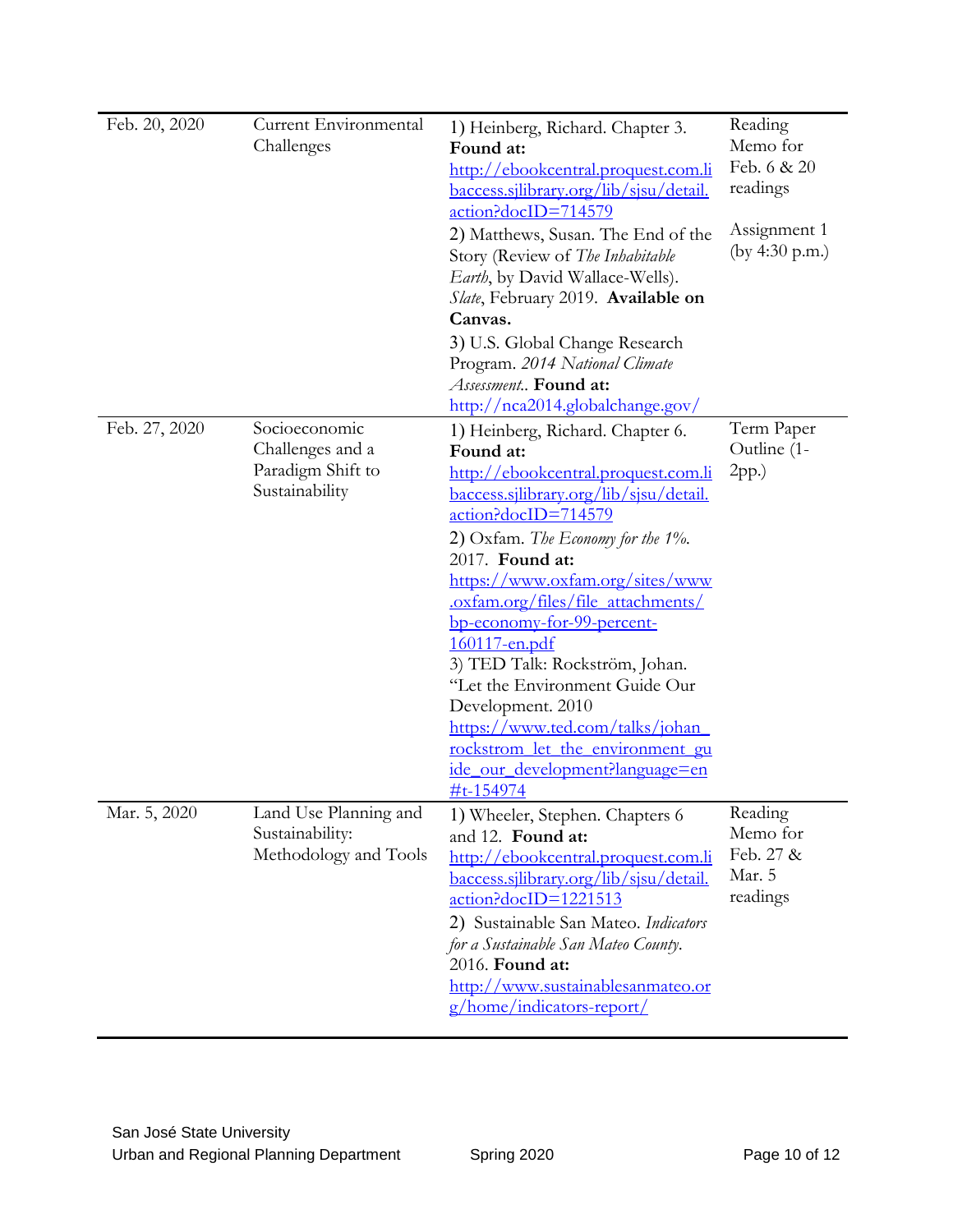| Mar. 19, 2020 | Sustainability Planning<br>in Practice: Principles | 1) Newman, Peter; Beatley,<br>Thomas; and Boyer, Heather.<br><b>Resilient Cities – Overcoming Fossil Fuel</b><br>Dependence. 2017 Ch 2, 3. Found at:<br>https://link-springer-<br>com.libaccess.sjlibrary.org/content/<br>pdf/10.5822%2F978-1-61091-686-<br><u>8.pdf</u><br>2) Heinberg, Richard and Fridley,<br>David, Our Renewable Future, 2016,<br>Chapters 9 & 10. Found at:<br>http://ourrenewablefuture.org/intr<br>oduction/<br>3) Howard, Ebenezer, "The Town<br>Country Magnet" in Garden Cities of<br>Tomorrow. 1898. Found at:<br>https://archive.org/details/gardenc<br>itiestom00howagoog<br>4) TED Talk: Green, Michael.<br>"How Can We Make the World a<br>Better Place in 2030." 2015<br>https://www.ted.com/talks/michae<br><u>I green how we can make the w</u><br><u>orld a better place by 2030?langu</u><br><u>age=en#t-867623</u> | Assignment 2<br>(by 4:30 p.m.)                  |
|---------------|----------------------------------------------------|----------------------------------------------------------------------------------------------------------------------------------------------------------------------------------------------------------------------------------------------------------------------------------------------------------------------------------------------------------------------------------------------------------------------------------------------------------------------------------------------------------------------------------------------------------------------------------------------------------------------------------------------------------------------------------------------------------------------------------------------------------------------------------------------------------------------------------------------------------|-------------------------------------------------|
| Mar. 26, 2020 | Sustainability Planning:<br>International Examples | 1) Beatley, Timothy. Green Urbanism.<br>Learning from European Cities. 2000.<br>Chapters 8 & 9. Found at:<br>http://www.academia.edu/1039964<br>6/Green_Urbanism_Learning_Fro<br>m European Cities<br>2) State of Green. Copenhagen -<br>Solutions for Sustainable Cities.<br>(Available on Canvas)<br>3) World Bank. Three Big Ideas to<br>Achieve Sustainable Cities and<br>Communities. Found at:<br>https://www.worldbank.org/en/ne<br>ws/immersive-<br>$\frac{\text{story}}{2018/01/31/3}$ -big-ideas-to-<br>achieve-sustainable-cities-and-<br>communities<br>4) Video: C-40 Cities. "We Live<br>Here Together." 2017.<br>https://www.youtube.com/watch?v<br>$=QxG1eLGQ4Ik$                                                                                                                                                                        | Reading<br>Memo for<br>Mar. 19 & 26<br>readings |